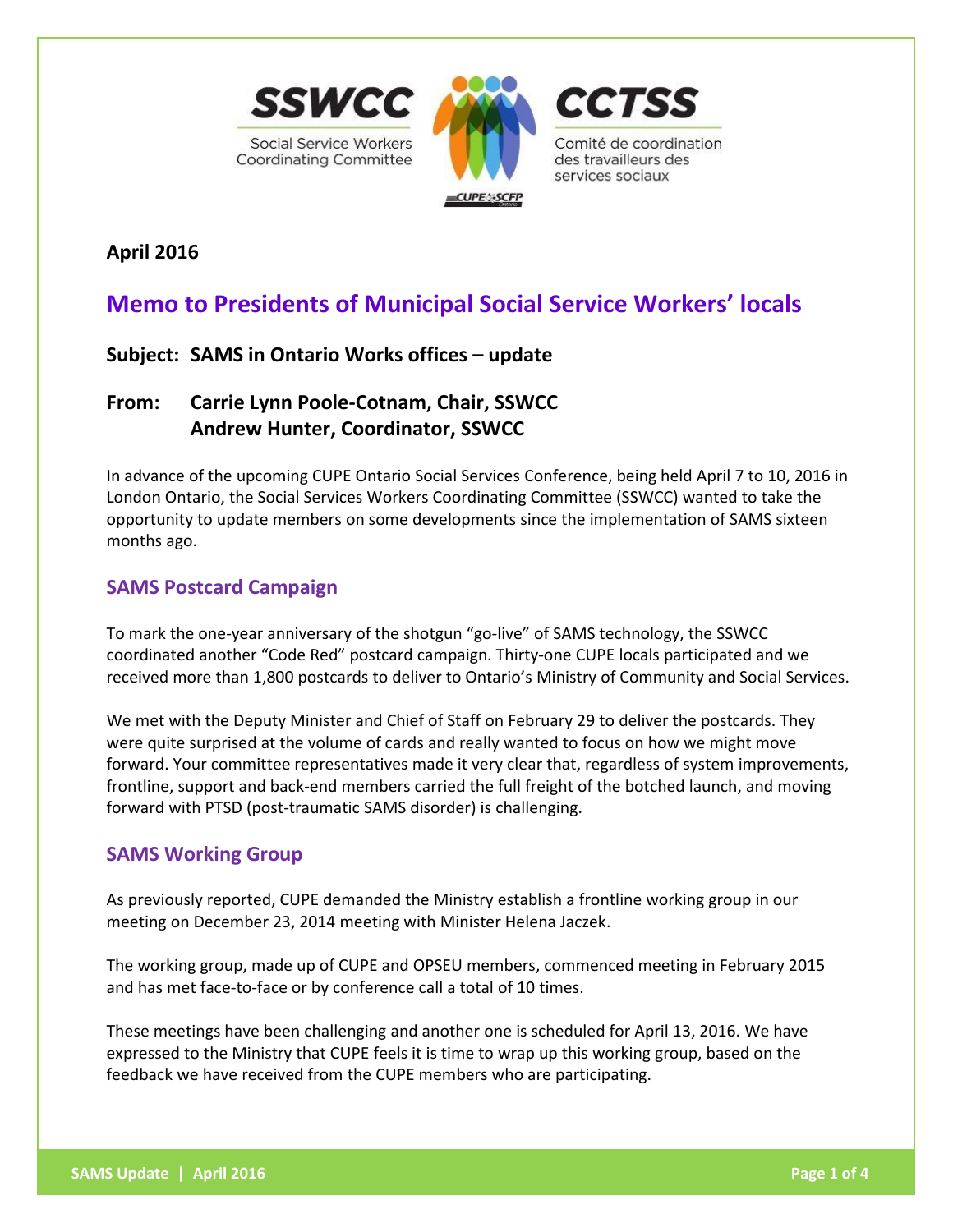We would like to take this opportunity to thank the CUPE members who have attended the working group meetings to bring forward issues and proposed solutions to make SAMs more user friendly.

## **New SAMS Survey!**

As we move through our conference and into work planning for the coming years, it would be very helpful if CUPE members who work with SAMS took the time to complete a new survey (links below).

We have decided to benchmark five questions that were asked in December 2014 and March 2015 to determine where members are with SAMs. The survey will be open until Friday, April 15, 2016. Please distribute widely through your networks.

Complete the latest SAMS survey:

- English: <http://surveys.cupe.ca/index.php/528746?lang=en>
- French: <http://surveys.cupe.ca/index.php/528746?lang=fr>

## **Accessibility Software and SAMs**

In December 2015, we became aware of a third-party consultant who was approaching municipalities to offer SAMS-specific solutions for Dragon assistive technology.

The feedback we had received from some members who had worked with this consultant was quite positive. CUPE Ontario has been raising alarm since Day 1 of SAMS about the extreme barriers of compatibility with assistive software.

We immediately reached out to the Ministry to share with them that this third-party consultant was being procured by municipalities, that feedback was positive, and that the Ministry should reach out to the provider and provide this expertise to all municipalities and DSSABs to create widespread necessary accommodations for members who are in need of assistive technology.

We have flagged this issue again in our most recent meeting with the Ministry on February 29 and we continue to wait for a response.

## **LATE-BREAKING NEWS regarding Budget Announcements & Legislation, Bill 173**

In the February 2016 budget announcement by the provincial government, there were a few announcements that may have raised questions with respect to social assistance delivery in Ontario. We were able to follow up with the Ministry about these announcements.

But we also wanted to draw your attention to a very radical component of the new budget bill, Bill 173. "Schedule 3" of the Bill is the *Benefits Administration Integration Act* and it could have major implications for CUPE and for the public sector generally. The new legislative powers would allow the government to create a new centralized body for benefits administration that could manage virtually all paid benefit programs.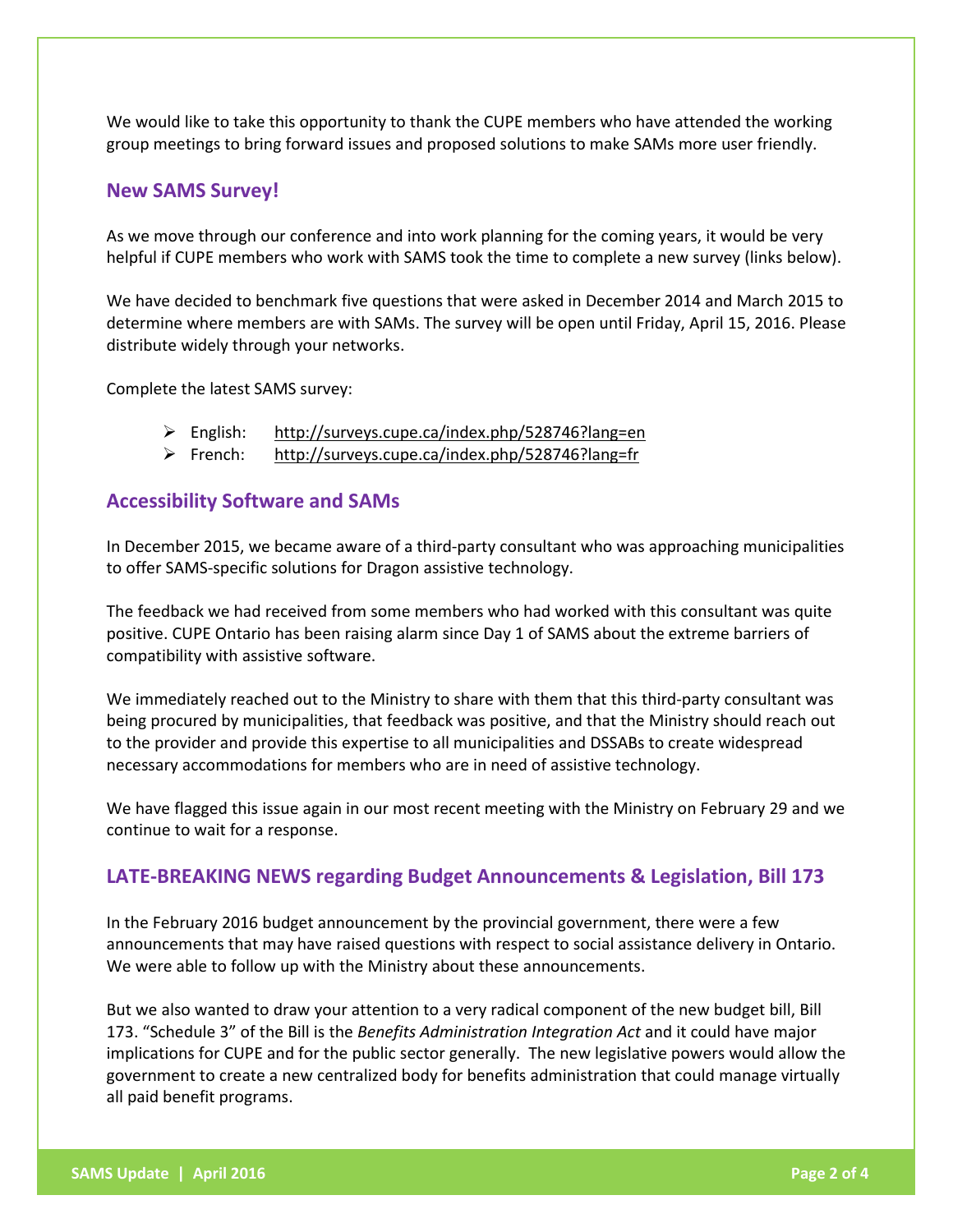This could potentially include programs like OW, ODSP, OSAP, the new so-called "free tuition" program, pensions, medical benefits, the low-income GAINS program and more.

"Schedule 3" would also allow benefits operations to be contracted out and run by a private thirdparty operator, all under the guise of "providing easier access to services by consumers."

At this early stage, CUPE is still working to understand fully the significance of this legislation. CUPE Ontario raised our concerns in its presentation to the budget committee hearings at Queen's Park on March 22 and we remain in contact with OPSEU and the Ontario NDP Research team as we develop our response.

Bill 173 is expected to pass in the House before the end of April.

#### **Guaranteed Income Supplement Pilot Project**

With the announcement of a pilot project to deliver a Guaranteed Income Supplement in Ontario, CUPE requested more details with respect to this announcement. Specifically, we wanted to know the group targeted to participate in the pilot; and who would be delivering the program.

The Deputy Minister and Chief of Staff stated this program is in its infancy and these details have not yet been worked out, but they assured us details will become clearer by the end of 2016.

We pushed further on the question of delivery and the response was that whoever delivers during the pilot project may not be the same post-pilot. We will continue to keep a close eye on this project.

#### **Family Support Program**

Following the mobilization of anti-poverty and advocacy groups, the Government is now exploring changing the dollar-for-dollar support deductions from Ontario Works and ODSP recipients. We inquired with the Ministry to determine the impact on whether or not the pursuit of support would continue under Ontario Works. The Ministry confirmed pursuing support continues to be the mandate, as it is a valued program for securing support revenue for when recipients transition off social assistance.

#### **Rumours of Upload/Download**

Speculation continues about a potential uploads or downloads of delivery and programs between Ontario Works and ODSP. CUPE did obtain a letter from Minister Jaczek that indicated there was no plan to upload or download services.

We re-visited this issue in our February 29 meeting and in the GIS announcement in the budget, the same message was delivered. The Ministry continues to strengthen their relationship with Municipal partners and it is not on the horizon to upload or download programs or services.